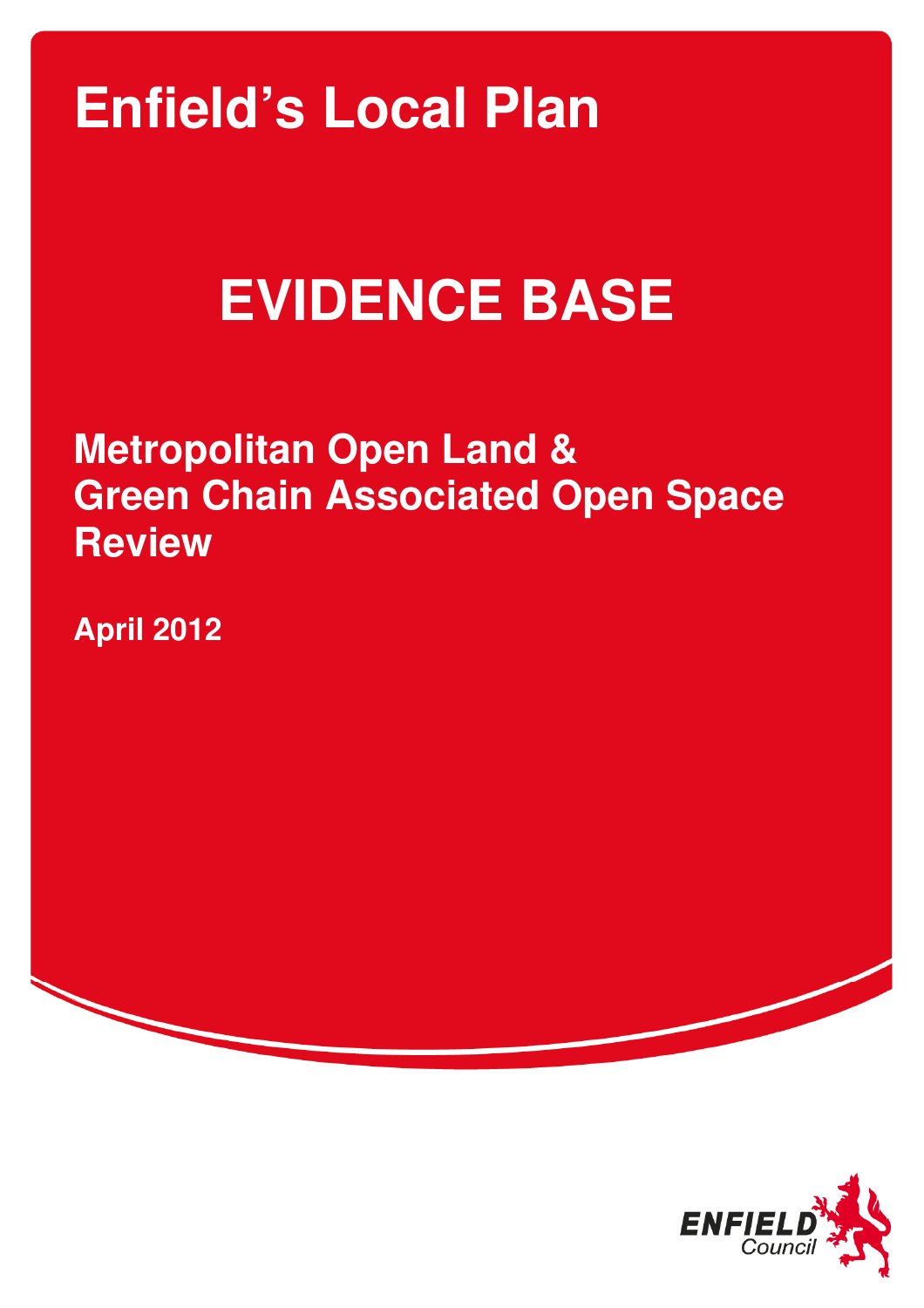Metropolitan Open Land & Green Chain Associated Open Space Review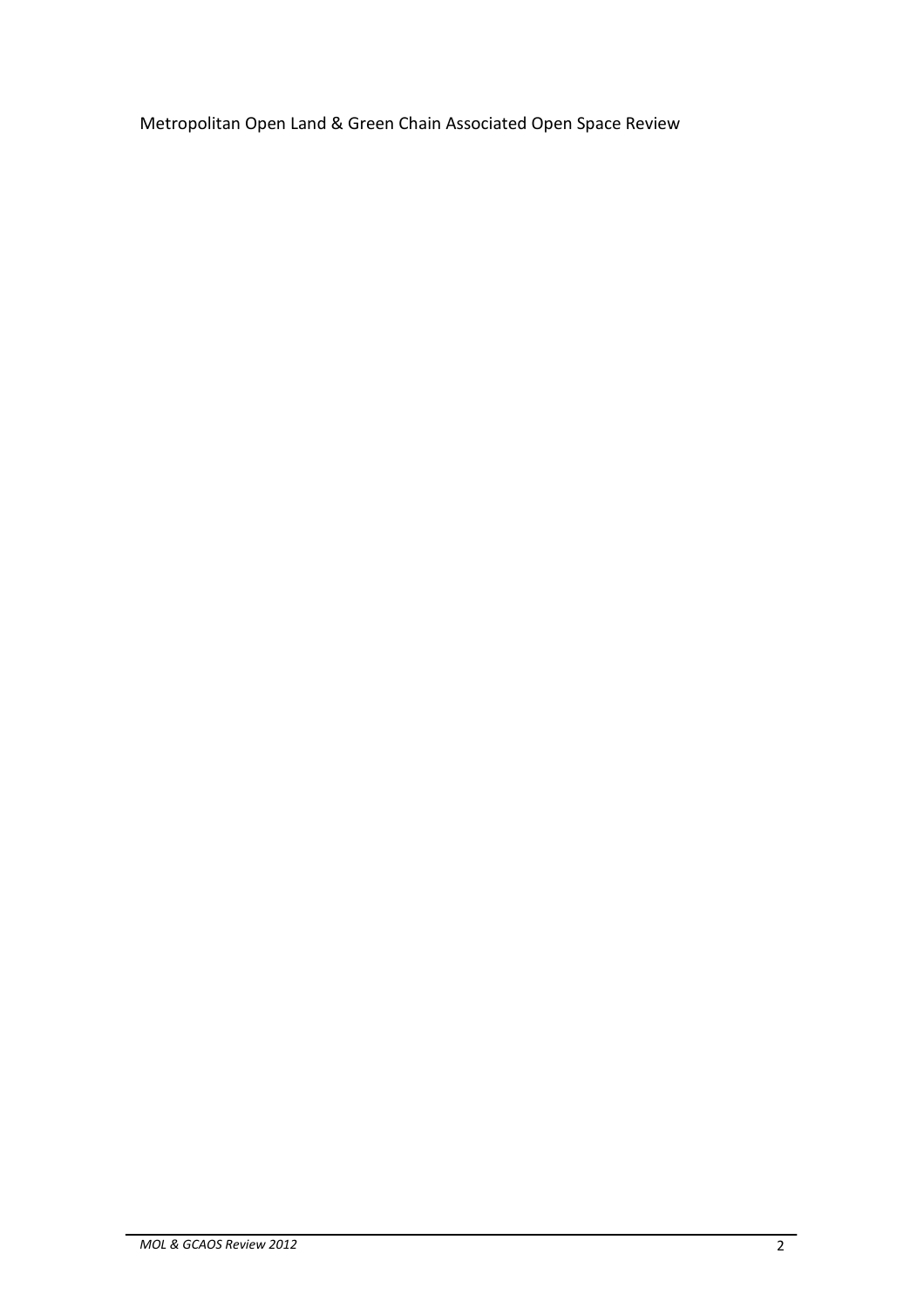#### **Contents**

| Introduction      |   |
|-------------------|---|
| Policy Background | ר |
| Methodology       | 6 |
| Recommendations   |   |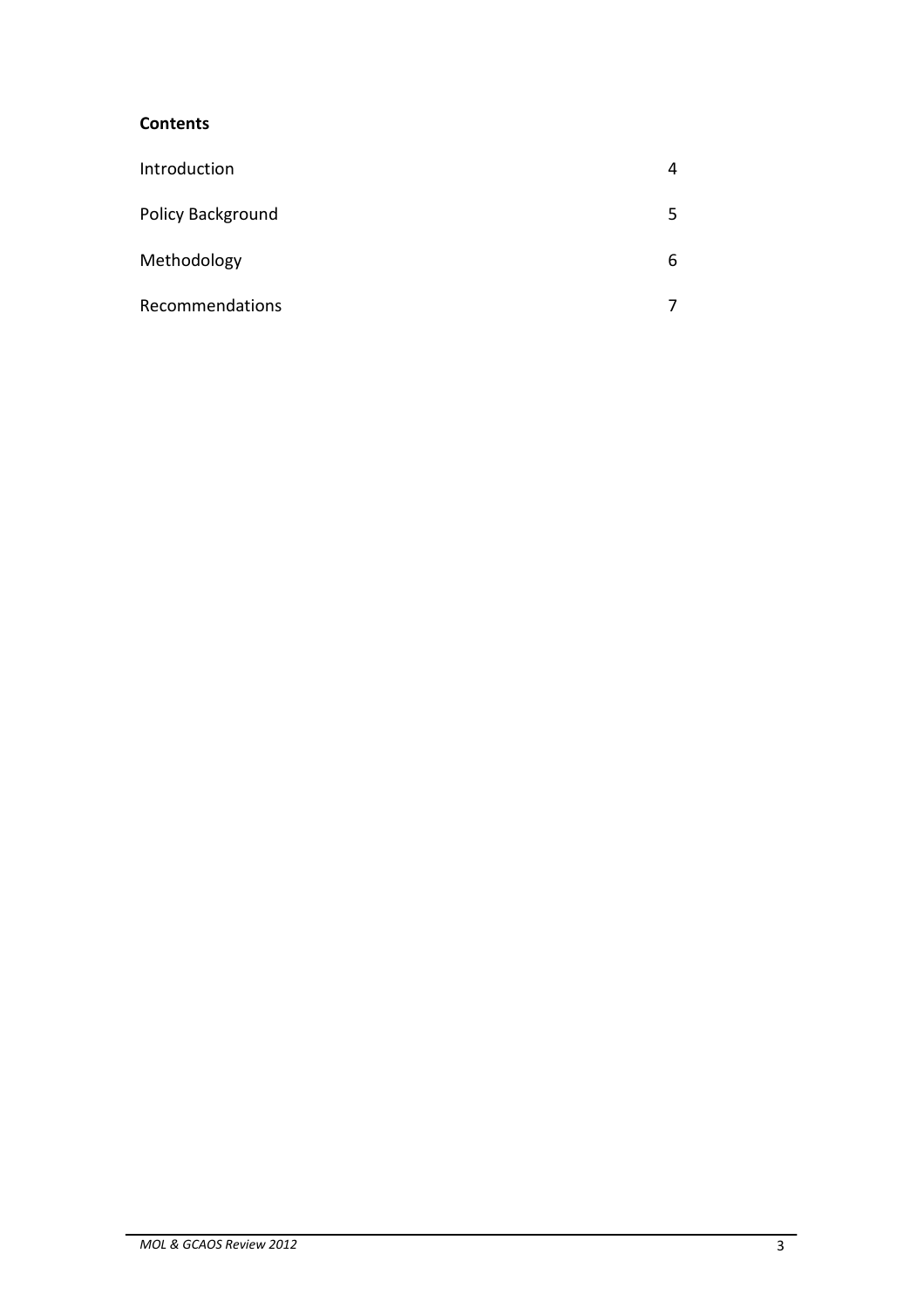#### Introduction

The Council has carried out a comprehensive review of all the open spaces designated as Metropolitan Open Land (MOL) and Green Chain Associated Open Space (GCAOS) in the Borough of Enfield to support the emerging policies in the Development Management Document (DMD). This report identifies and recommends proposed changes to the list of open spaces currently designated on the Core Strategy Proposals Map.

Enfield's Core Strategy was adopted November 2010 and comes with a Proposals Map to graphically show the physical extent of the policies contained within The Core Strategy. The current Proposals Map carries over designations from the 1994 Unitary Development Plan as well as the strategic policies contained in the Core Strategy and the adopted London Plan.



Figure 1. Existing adopted Metropolitan Open Land

Core Strategy Policy 34 states the Council will continue to protect MOL and extend this designation to include green chains that meet the MOL designation criteria stipulated by the adopted London Plan.

As stated in the adopted London Plan, MOL has an important role to play as part of London's multifunctional green infrastructure and the Mayor is keen to see improvements in its overall quality and accessibility. These improvements help human health, biodiversity and quality of life. Therefore, development that involves the loss of MOL in return for the creation of new open space elsewhere will not be considered appropriate.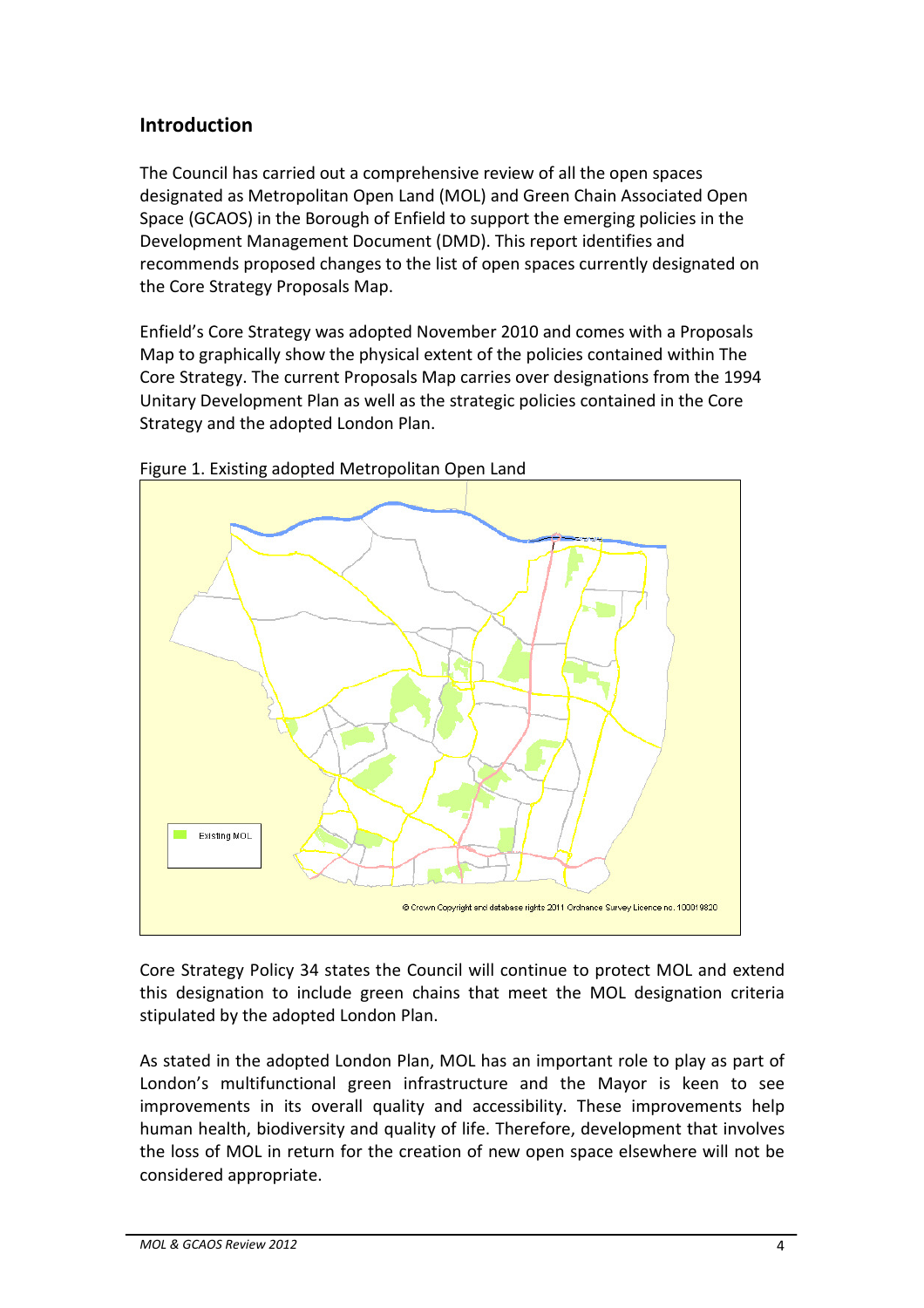The London Plan also makes reference to the importance of Green Chains. It states: The open spaces and links within a Green Chain should be designated as MOL due to their London-wide importance.

It is within this context that this report details proposed changes to the emerging DMD. Appendices detailing each change are appended at the end of this report.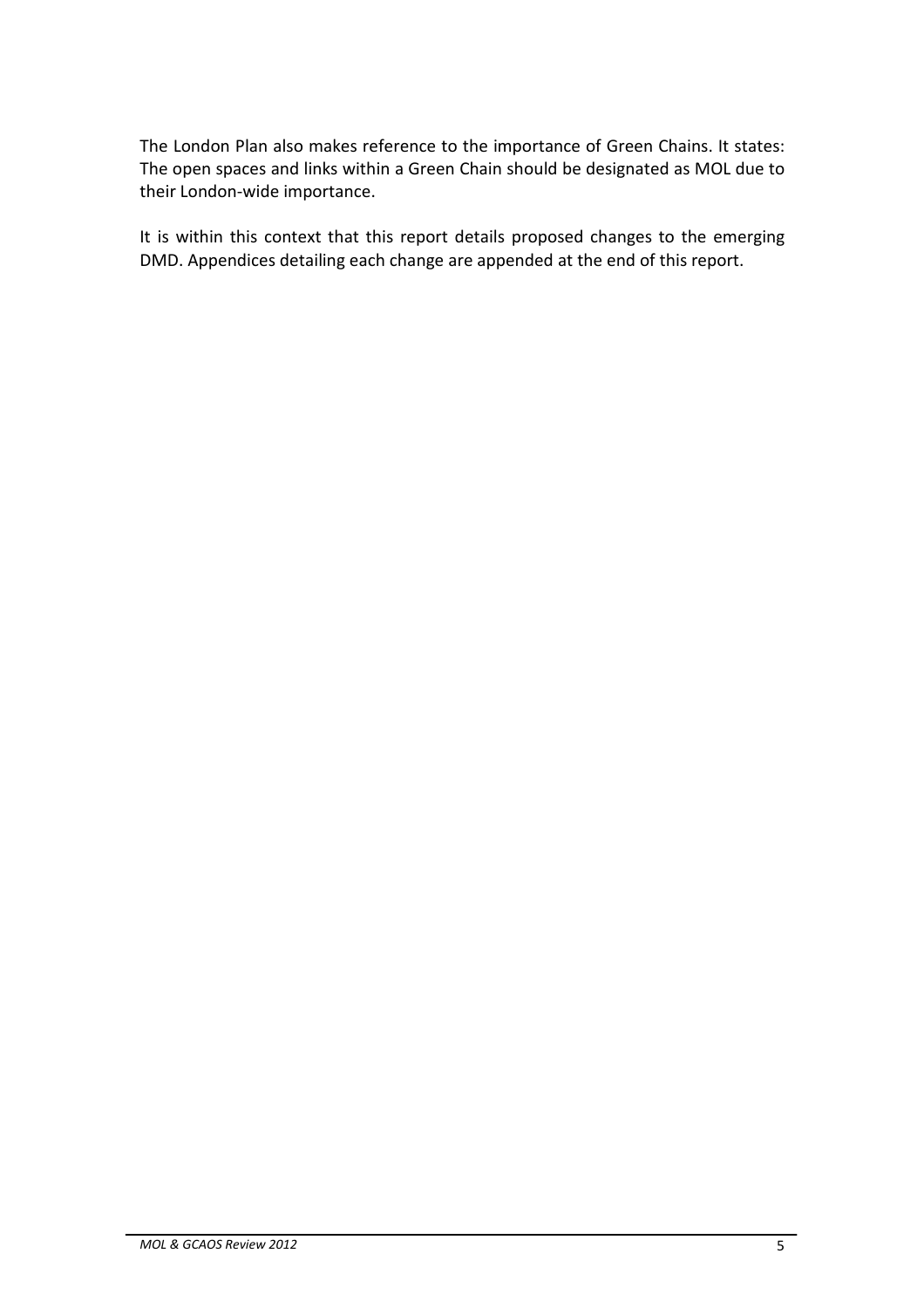### **Background**

The adopted London Plan identifies all strategically important open space areas in Greater London as MOL. The precise boundaries are to be determined by the boroughs. The London Plan Policy 7.17 sets out the criteria for altering the MOL boundary and also designating land as MOL. It states:

"Any alterations to the boundary of MOL should be undertaken by boroughs through the LDF process, in consultation with the Mayor and adjoining authorities."

"To designate land as MOL boroughs need to establish that the land meets at least one of the following criteria:

- a) it contributes to the physical structure of London by being clearly distinguishable from the built up area
- b) it includes open air facilities, especially for leisure, recreation, sport, the arts and cultural activities, which serve either the whole or significant parts of London
- c) it contains features or landscapes (historic, recreational, biodiversity) of either national or metropolitan valued
- d) it forms part of a Green Chain or a link in the network of green infrastructure and meets one of the above criteria."

Historically, the boundary of Enfield's MOL was originally defined on the Councils adopted 1994 Unitary Development Plan 6 inches to the mile, without the benefit of GIS (Geographical Information System) digitisation. Since this time and with the advance of technology, the 1994 Proposals Map (as delineated from a coarsely drawn hard copy version) was digitised for development management purposes.

This designation was further carried over into the adopted Core Strategy that was accompanied by an updated Proposals Map (November 2010). As the Council is now in the process of preparing the DMD as part of the suite of documents that make up Enfield's Local Plan, it is now appropriate to review the designation to ensure a strong defensible MOL remains and opportunities for designating Green Chains as MOL are explored.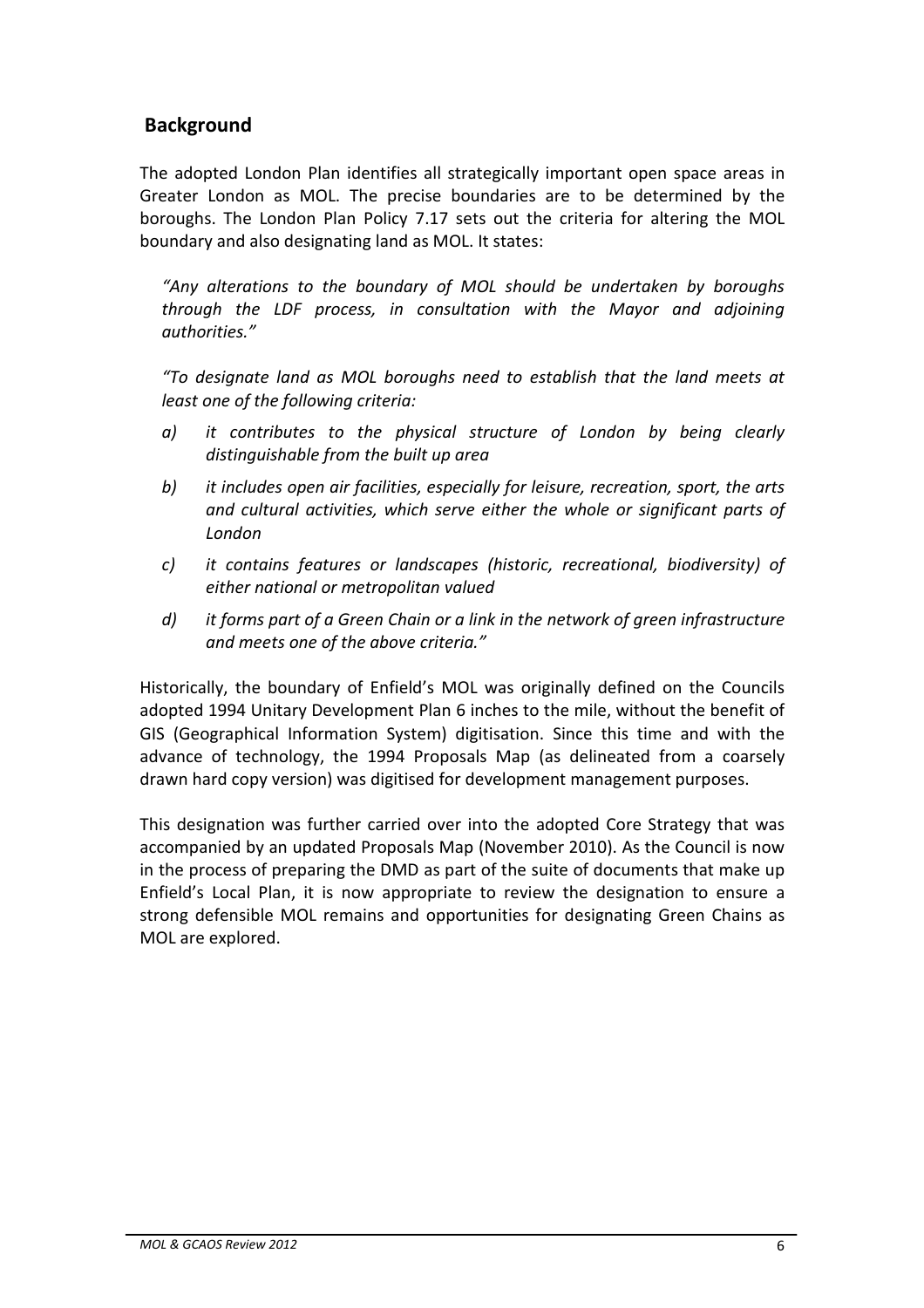### Methodology

The policy guidance with respect to Green Belts also applies to MOL. The National Planning Policy Framework (NPPF paragraph 83) gives clear policy guidance on the functions the Green Belt performs, its key characteristics, acceptable uses and how its boundaries should be altered, if necessary.

It makes reference to ensuring Green Belt boundaries are drawn to ensure its permanence is maintained beyond the plan period.

In addition, the four criteria stipulated in the London Plan Policy 7.17 have also been applied.

"To designate land as MOL boroughs need to establish that the land meets at least one of the following criteria:

- a) it contributes to the physical structure of London by being clearly distinguishable from the built up area
- b) it includes open air facilities, especially for leisure, recreation, sport, the arts and cultural activities, which serve either the whole or significant parts of London
- c) it contains features or landscapes (historic, recreational, biodiversity) of either national or metropolitan valued
- d) it forms part of a Green Chain or a link in the network of green infrastructure and meets one of the above criteria."

Where a Green Chain associated open space does not fulfil the above criteria it will remain designated as a Green Chain.

Recommendations to MOL boundaries and the designation of some of the GCAOS sites are set out in the Appendix.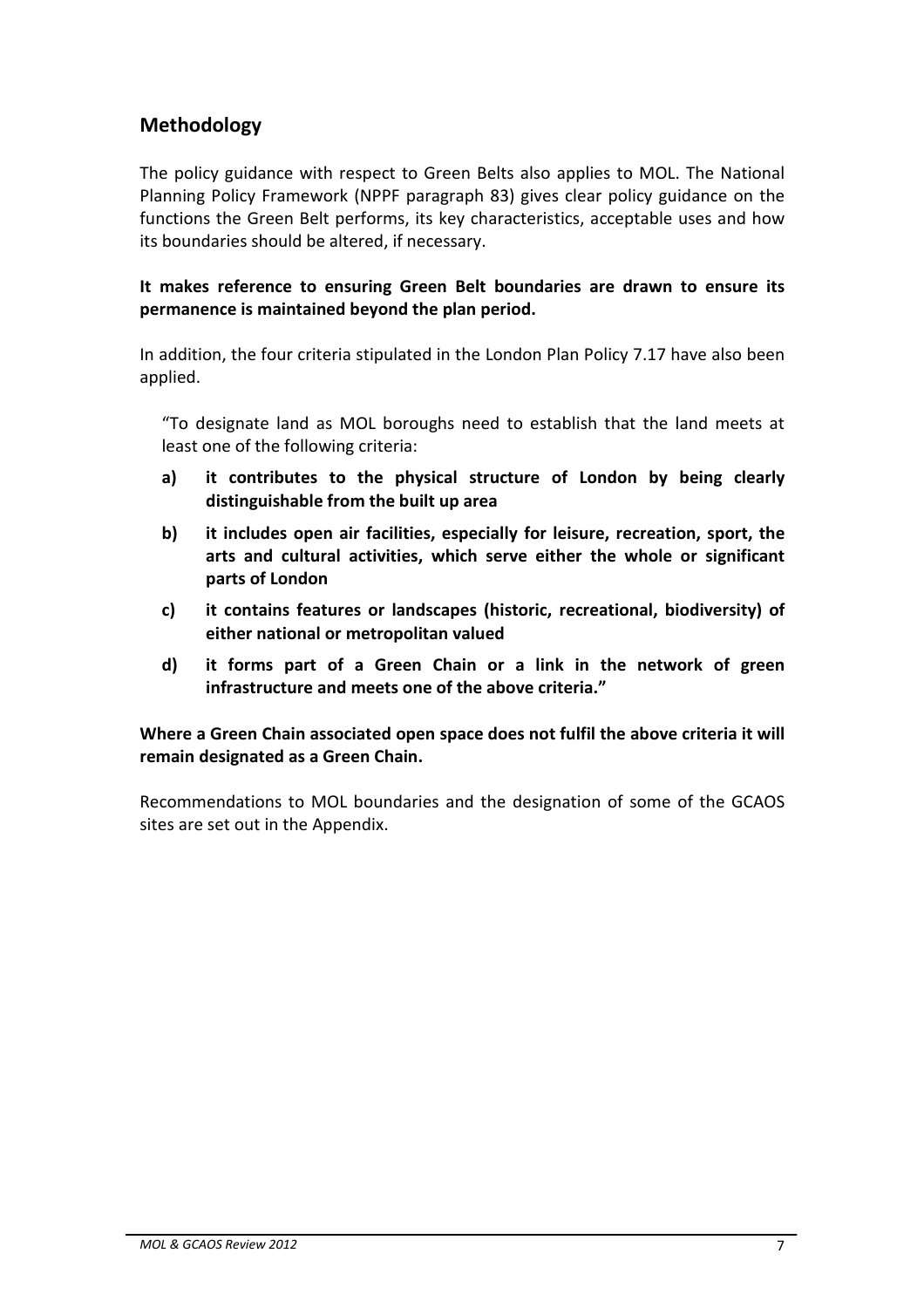### Initial Findings

In cases where the property boundaries form the edge of the UDP MOL, the GIS mapping change involved tidying MOL boundaries so that they accurately followed the property boundaries when the UDP proposals map was prepared.

There were a large number of instances where the UDP MOL boundaries followed no discernible legal line or physical feature. In some cases this was because the land ownership and/or development pattern had changed since 1994, or that the boundaries never actually followed any boundary or defensible line. Therefore as part of this review these boundaries have been adjusted to follow property boundaries or other logical and thus defensible boundaries to the MOL.

Of particular note is the issue of schools on land designated as MOL. There are several schools in the borough which are co-joined with larger areas of MOL. The issue then arises of:

- whether the school sports pitches alone should form part of the MOL,
- whether the areas occupied by school buildings should also be designated as MOL, as is generally the present situation, or
- whether entire school sites building, sport pitches parking and any other open areas – should be excluded from MOL.

The review of the proposals map in conjunction with the preparation of the DMD has taken the view that, in most cases, the sports pitches and large play areas of schools which are contiguous with the sports pitches, will be designated as MOL, and that the remaining uses of the school sites in question will be undesignated.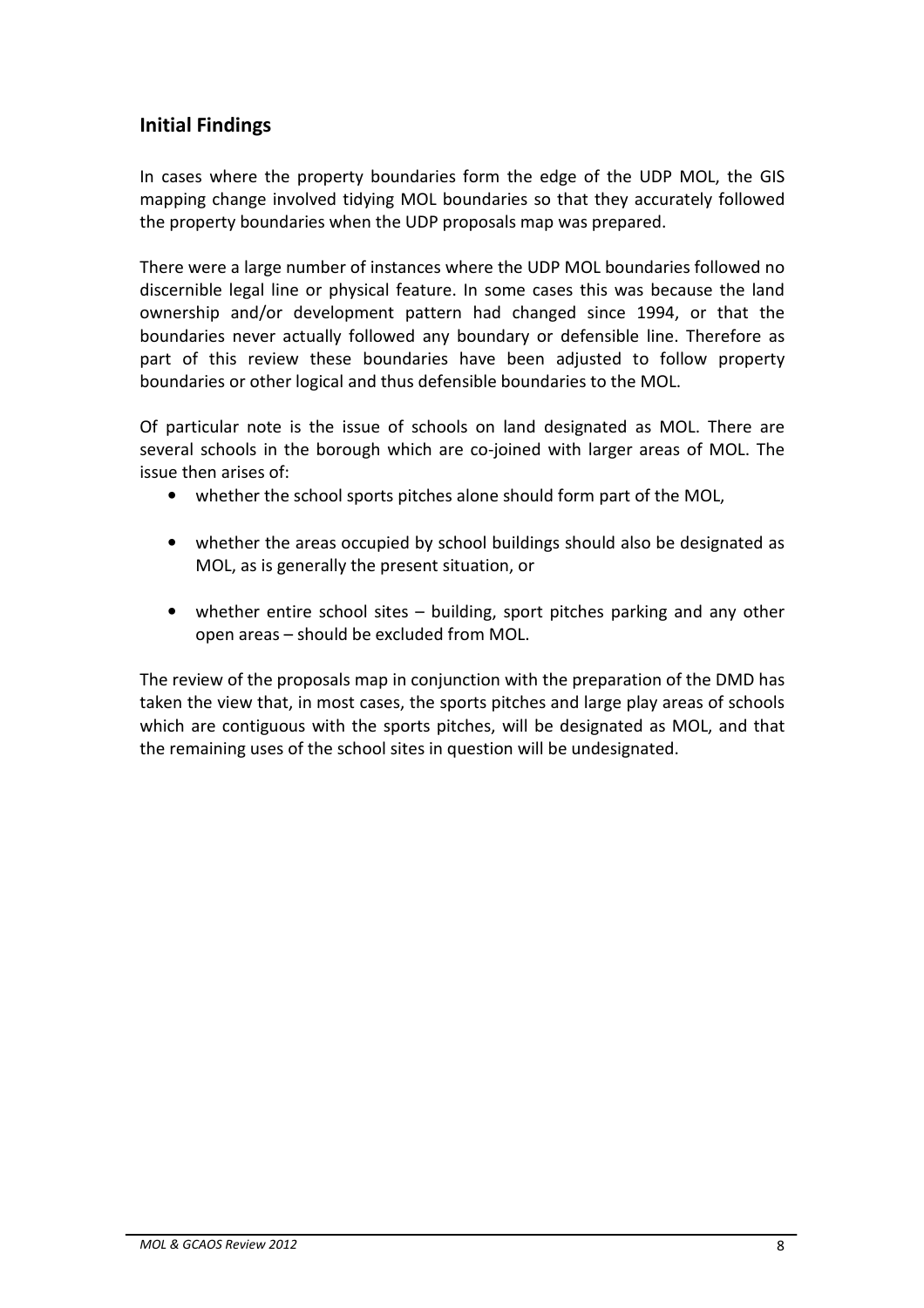#### Recommendations

- 1. That the borders of seventeen of the borough's MOL sites be amended to correct past cartographic inconsistencies and/or subsequent development;
- 2. That the borders of five of the borough's GCAOS sites be amended to correct past cartographic inconsistencies and/or subsequent development;
- 3. That two of the borough's GCAOS sites be designated as MOL;
- 4. That seven of the borough's GCAOS sites be designated as MOL, and that the boundaries be adjusted to reflect present development patterns; and
- 5. That one local open space be designated as MOL.

These recommendations are summarised in the following two tables and explained in detail in the appendix.

| Category       | Designation & proposal/s                                              | No of<br>sites |
|----------------|-----------------------------------------------------------------------|----------------|
| 1              | $MOL - no change$                                                     | 9              |
| $\overline{2}$ | MOL – boundary change (see table 2 for reasons for change/s)          | 17             |
| 3              | GCAOS - no change                                                     | 4              |
| 4              | GCAOS – boundary change only (see table 2 for reasons for change/s)   | -5             |
| 5              | GCAOS - designation to MOL (no boundary change)                       |                |
| 6              | GCAOS - designation to MOL & boundary change (see table 2 for reasons |                |
|                | for change/s)                                                         |                |
| 7              | LOS - redesignation to MOL                                            |                |
|                | TOTAL:                                                                | 45             |

Table 1 – Summary Table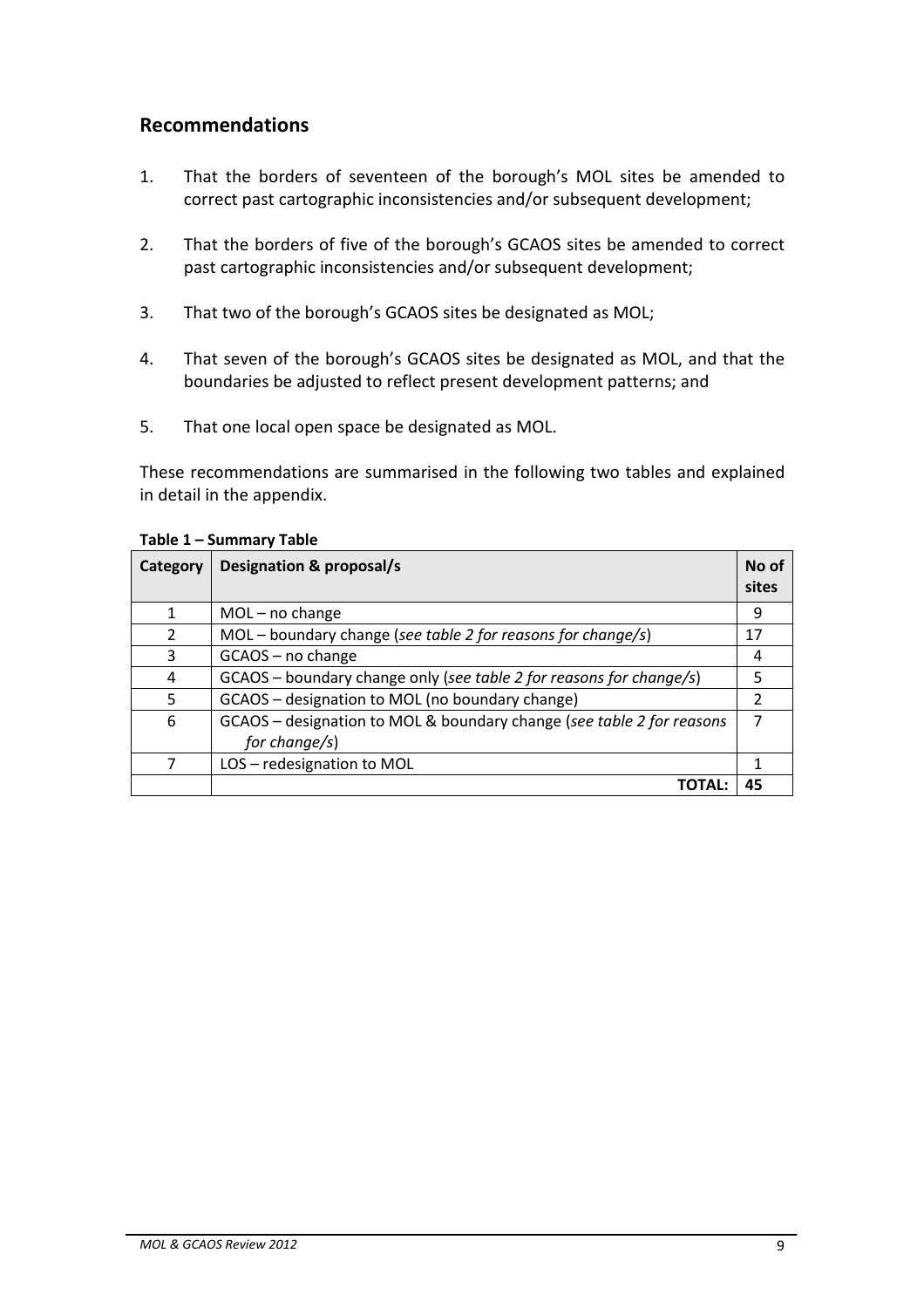

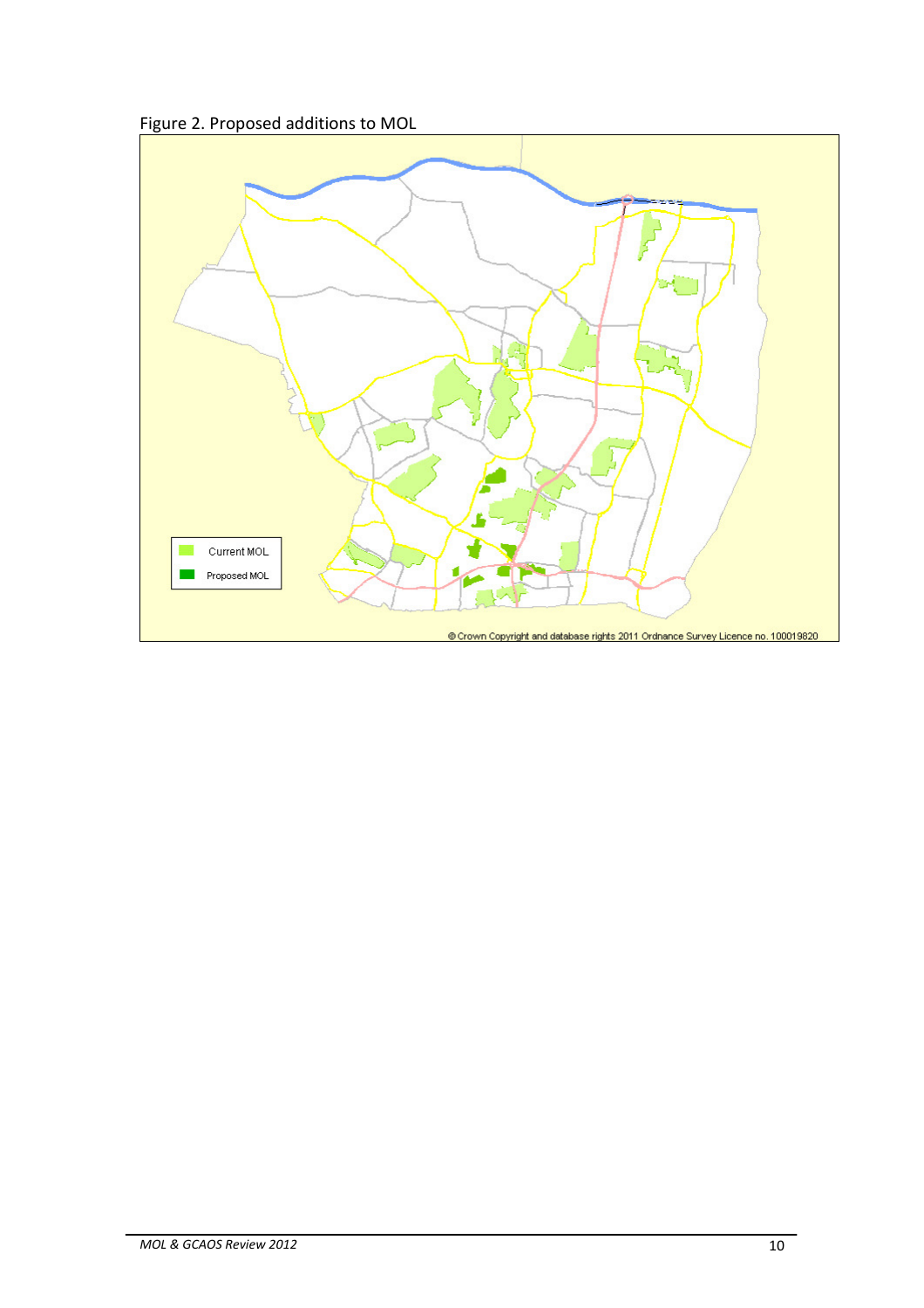#### Table 2 – Site Descriptions

| <b>Site</b>                                                                                                                                    | Current<br><b>Designation</b> | Proposed<br><b>Designation</b> | <b>Proposed MOL Changes</b>                                                                                             | Category       |
|------------------------------------------------------------------------------------------------------------------------------------------------|-------------------------------|--------------------------------|-------------------------------------------------------------------------------------------------------------------------|----------------|
| 1 - Lea Valley High School, Aylands Primary School,<br>Aylands Open Space, Waltham Gardens & Aylands<br>Allotments                             | <b>MOL</b>                    | <b>MOL</b>                     | Boundary adjustment to rectify cartographic inaccuracies<br>and reflect subsequent development                          | $\overline{2}$ |
| 2 - Albany Park & Oasis Hadley Academy                                                                                                         | <b>MOL</b>                    | <b>MOL</b>                     | Boundary adjustment to reflect subsequent development<br>and current MOL policies                                       | $\overline{2}$ |
| 3 - Durants Park, College of Haringey, Enfield & North<br>East London, Hertford Rd Cemetery, Brimsdown<br>Primary School & Green St Allotments | <b>MOL</b>                    | <b>MOL</b>                     | Boundary adjustment to rectify cartographic inaccuracies,<br>reflect subsequent development and current MOL<br>policies | $\overline{2}$ |
| 4 - Enfield Playing Fields, Enfield Playing Field<br>Allotments, Sketty Rd Allotments and Kingsmead<br>Academy School                          | <b>MOL</b>                    | <b>MOL</b>                     | Boundary adjustment to rectify cartographic inaccuracies                                                                | $\mathbf{2}$   |
| 5 - Enfield Lower Grammar and Enfield County<br>Upper Schools Grounds & Sports field                                                           | <b>MOL</b>                    | <b>MOL</b>                     | Boundary adjustment to rectify cartographic inaccuracies,<br>reflect subsequent development and current MOL<br>policies | $\overline{2}$ |
| 6 - Chase Side Gardens                                                                                                                         | <b>MOL</b>                    | <b>MOL</b>                     | No change                                                                                                               | $\mathbf{1}$   |
| 7 - New River Gardens                                                                                                                          | <b>MOL</b>                    | <b>MOL</b>                     | No change                                                                                                               | $\mathbf{1}$   |
| 8 – Gentleman's Row                                                                                                                            | <b>MOL</b>                    | <b>MOL</b>                     | No change                                                                                                               | 1              |
| 9 - Enfield Library Gardens                                                                                                                    | <b>MOL</b>                    | <b>MOL</b>                     | Boundary amended to reflect boundary of park rather<br>than boundary of highway land                                    | $\overline{2}$ |
| 10 - Bush Hill Golf Course, New River Loop corridor<br>(part) & Town Park                                                                      | <b>MOL</b>                    | <b>MOL</b>                     | Boundary adjustment to rectify cartographic inaccuracies                                                                | $\overline{2}$ |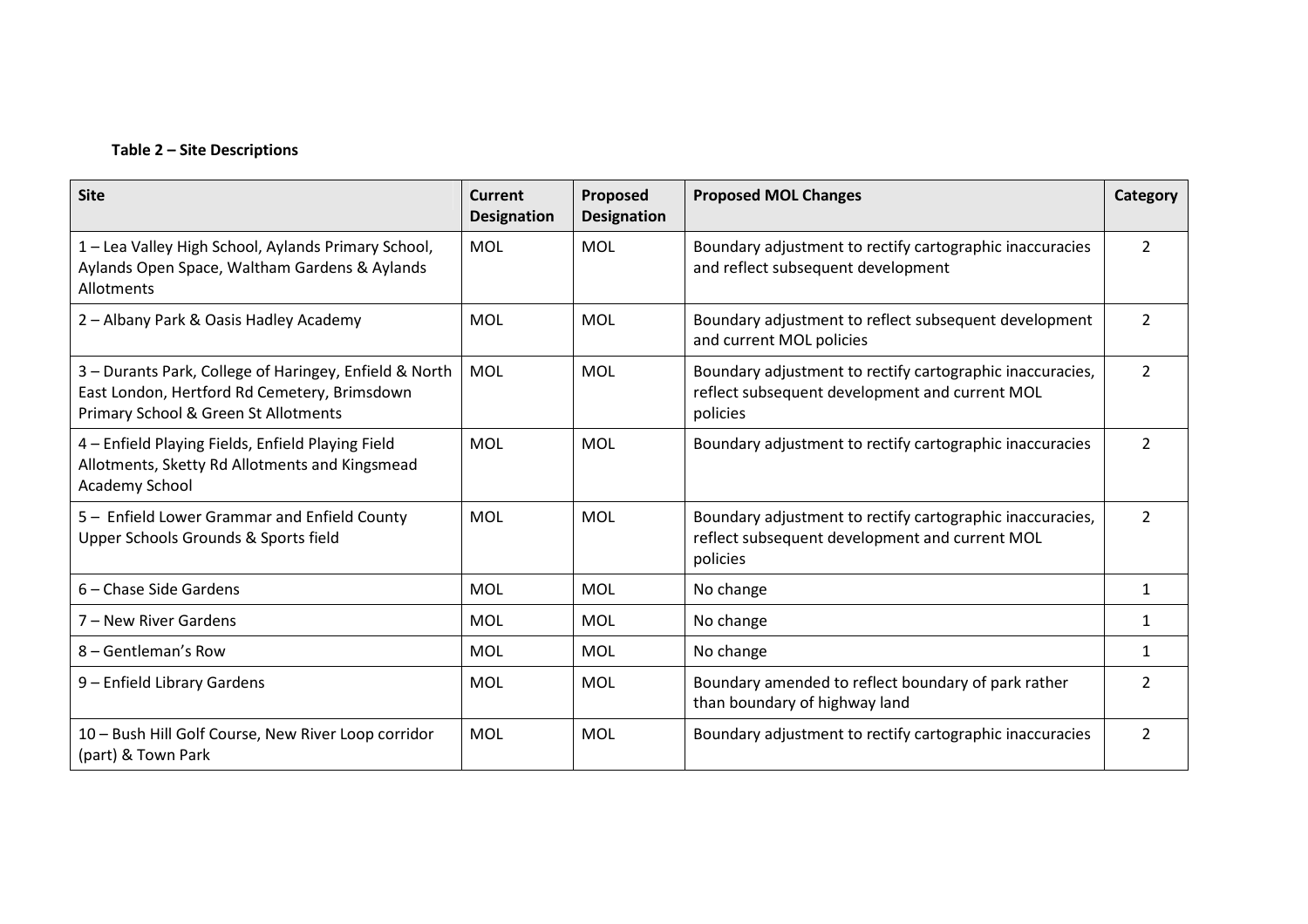| <b>Site</b>                                                                                                                                      | Current<br><b>Designation</b> | Proposed<br><b>Designation</b> | <b>Proposed MOL Changes</b>                                                                                                           | Category       |
|--------------------------------------------------------------------------------------------------------------------------------------------------|-------------------------------|--------------------------------|---------------------------------------------------------------------------------------------------------------------------------------|----------------|
| 11 - Enfield Golf Course, Grange Park Primary School<br>& Highlands Secondary School, Gladbeck Way Open<br>Space & Railway Corridor, Grange Park | <b>MOL</b>                    | <b>MOL</b>                     | Boundary adjustment to rectify cartographic inaccuracies,<br>reflect subsequent development and current MOL<br>policies               | $\overline{2}$ |
| 12 - Bramley Road Sportsground                                                                                                                   | <b>MOL</b>                    | <b>MOL</b>                     | No change                                                                                                                             | 1              |
| 13 - Oakwood Park                                                                                                                                | <b>MOL</b>                    | <b>MOL</b>                     | No change                                                                                                                             | 1              |
| 14 - Grovelands Park                                                                                                                             | MOL                           | <b>MOL</b>                     | No change                                                                                                                             | 1              |
| 15 - Arnos Park                                                                                                                                  | <b>MOL</b>                    | <b>MOL</b>                     | Boundary adjustment to reflect current MOL policies                                                                                   | 2              |
| 16 - Broomfield Park                                                                                                                             | <b>MOL</b>                    | <b>MOL</b>                     | No change                                                                                                                             | 1              |
| 17 - Paulin Sports Ground, Firs Lane                                                                                                             | GCAOS/LOS                     | <b>MOL</b>                     | No change                                                                                                                             | 5              |
| 18 - Highfield Primary School                                                                                                                    | GCAOS/LOS                     | <b>MOL</b>                     | Boundary adjustment to reflect current MOL policies                                                                                   | 6              |
| 19 - Barrowell Green Allotments                                                                                                                  | GCAOS/LOS                     | MOL                            | Boundary amended to reflect expansion of allotment<br>area                                                                            | 6              |
| 20 - Hazelwood Sports Ground                                                                                                                     | GCAOS/LOS                     | <b>MOL</b>                     | No change                                                                                                                             | 5              |
| 21 - Oakthorpe Rd Sportsground                                                                                                                   | GCAOS/LOS                     | <b>MOL</b>                     | Boundary adjustment to reflect subsequent development                                                                                 | 6              |
| 22 - Cherry Blossom Close & Fairbrook Allotments                                                                                                 | GCAOS/LOS                     | <b>MOL</b>                     | Boundary adjustment to reflect subsequent development<br>and to incorporate additional part of Council-owned<br>Pymmes Brook corridor | 6              |
| 23 - Oakthorpe Primary School Sportsground & Tile<br>Kiln Lane Open Space                                                                        | GCAOS/LOS                     | <b>MOL</b>                     | Boundary adjustment to incorporate additional part of<br>Council-owned Pymmes Brook corridor                                          | 6              |
| 24 - Wilbury Way & Sterling Way Open Space                                                                                                       | GCAOS/LOS                     | MOL                            | Boundary adjustment to incorporate additional part of<br>Council-owned Pymmes Brook corridor                                          | 6              |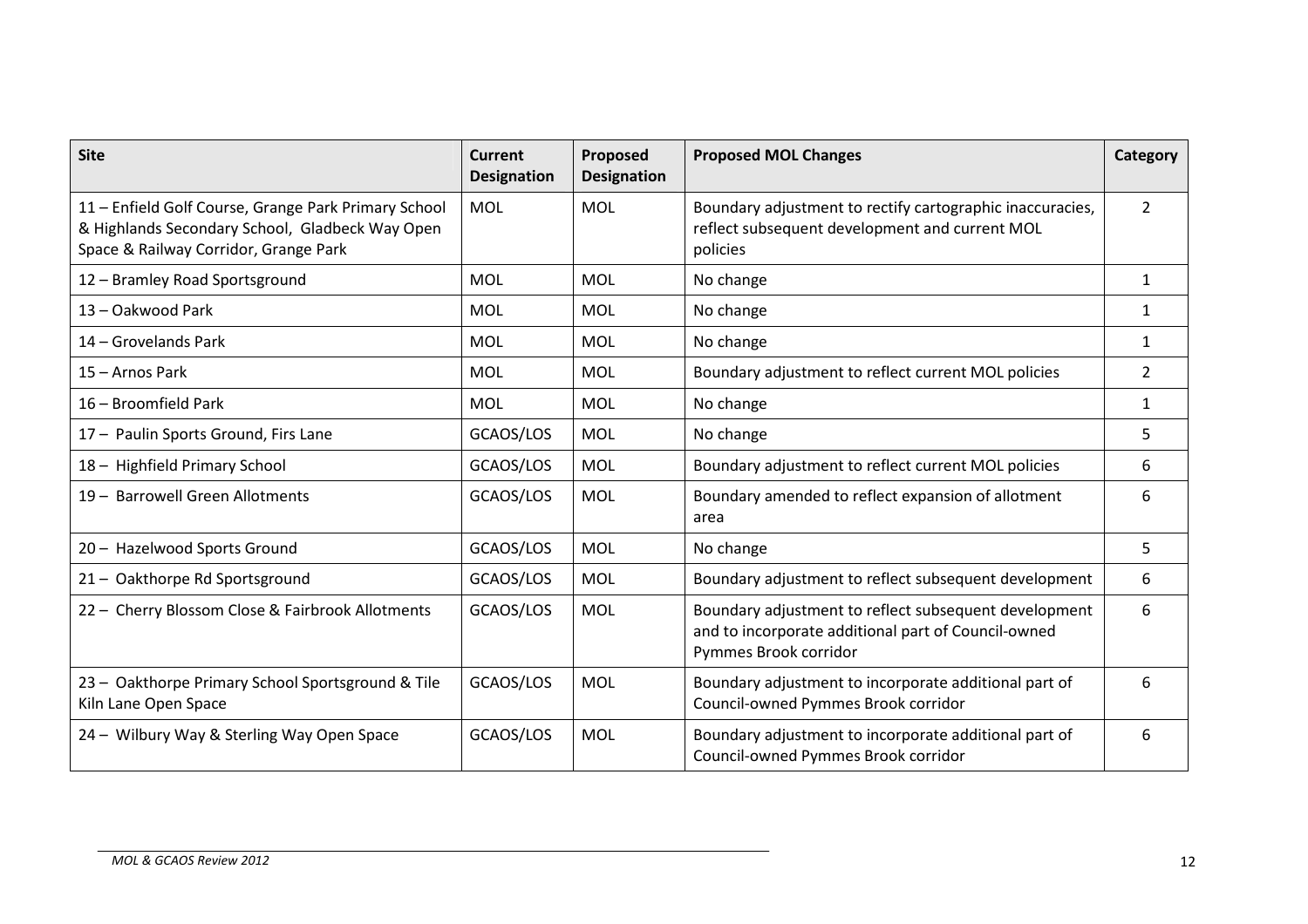| <b>Site</b>                                                                                                                                                                       | Current<br><b>Designation</b> | Proposed<br><b>Designation</b> | <b>Proposed MOL Changes</b>                                                                                                                                                 | Category       |
|-----------------------------------------------------------------------------------------------------------------------------------------------------------------------------------|-------------------------------|--------------------------------|-----------------------------------------------------------------------------------------------------------------------------------------------------------------------------|----------------|
| 25 - St Davids Park, Tanners Hall allotments and<br>Riverside Walk                                                                                                                | GCAOS/LOS                     | <b>MOL</b>                     | Boundary adjustment to rectify cartographic inaccuracies<br>and reflect subsequent development and to incorporate<br>additional part of Council-owned Pymmes Brook corridor | 6              |
| 26 - Pymmes Park                                                                                                                                                                  | <b>MOL</b>                    | <b>MOL</b>                     | No change                                                                                                                                                                   | 1              |
| 27 - Tottenhall Sports Ground & Boundary Playing<br>Fields                                                                                                                        | <b>MOL</b>                    | <b>MOL</b>                     | Boundary adjustment to rectify cartographic inaccuracies                                                                                                                    | 2              |
| 28 - Queensland Ave Playing Fields & Weir Hall<br>Allotments                                                                                                                      | <b>MOL</b>                    | <b>MOL</b>                     | Boundary adjustment to rectify cartographic inaccuracies                                                                                                                    | $\overline{2}$ |
| 29 - Weir Hall Recreational Ground & Wilbury<br><b>Primary School</b>                                                                                                             | <b>MOL</b>                    | <b>MOL</b>                     | Boundary adjustment to reflect subsequent development                                                                                                                       | $\overline{2}$ |
| 30 - Tatem Park                                                                                                                                                                   | <b>LOS</b>                    | <b>MOL</b>                     | No change                                                                                                                                                                   | 7              |
| 31 - Firs Farm Primary School                                                                                                                                                     | MOL                           | <b>MOL</b>                     | Boundary adjustment to reflect subsequent development                                                                                                                       | 2              |
| 32 - Edmonton Cemetery, Firs Farm Playing Fields,<br>Church St tennis courts, Clowes Sports Ground &<br><b>Winchmore Secondary School</b>                                         | <b>MOL</b>                    | <b>MOL</b>                     | Boundary adjustment to reflect subsequent development                                                                                                                       | 2              |
| 33 - Church Street Recreation Ground / Latymer<br>Secondary School                                                                                                                | <b>MOL</b>                    | MOL                            | No change                                                                                                                                                                   | $\mathbf{1}$   |
| 34 - Churchfield Recreation Ground, Edmonton<br>Sports Club, Cambridge Gardens, Church St<br>Allotments Nos. 2 & 4, Churchfield Primary School<br>and Starks Field Primary School | <b>MOL</b>                    | <b>MOL</b>                     | Boundary adjustment to reflect subsequent development                                                                                                                       | 2              |